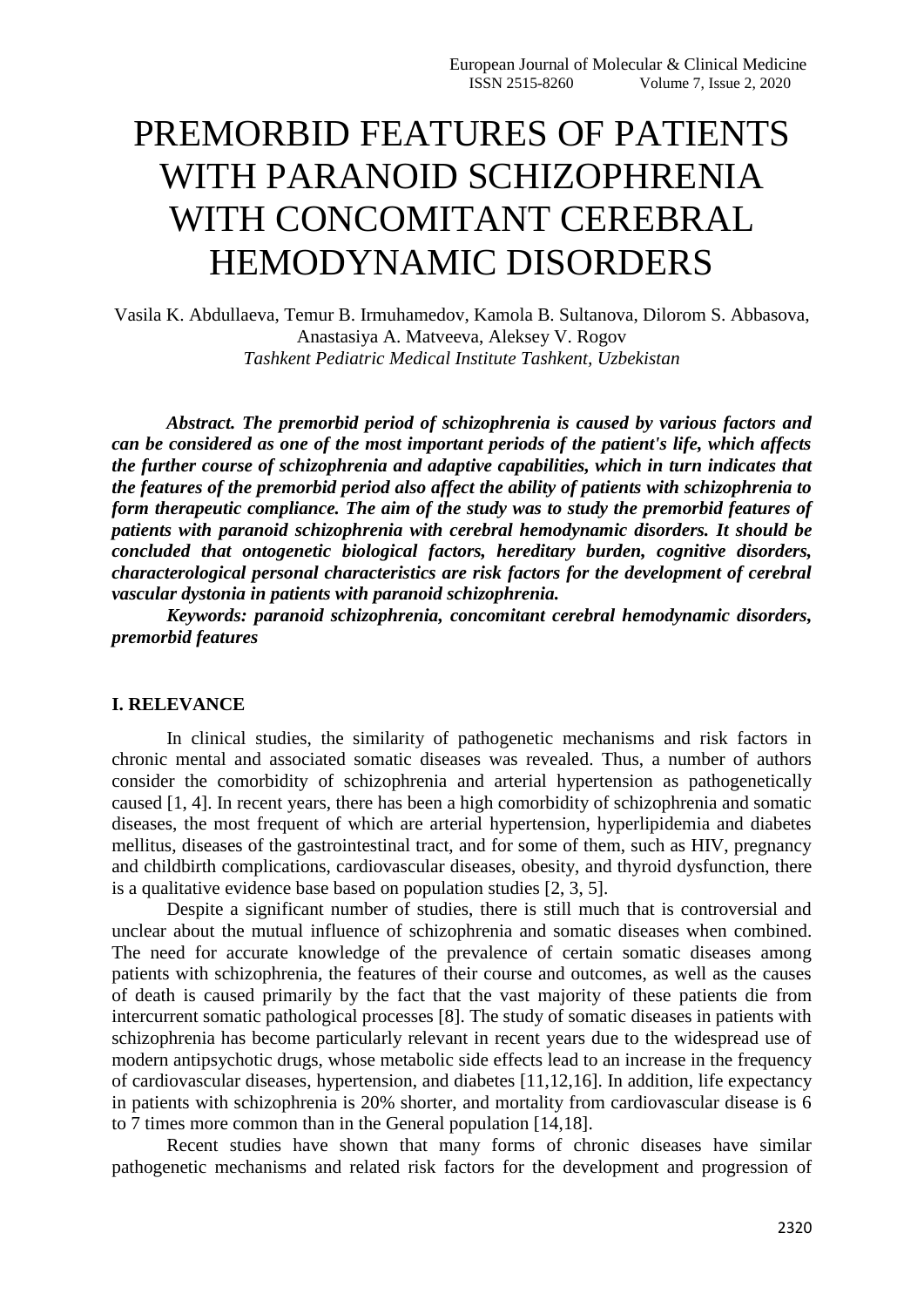diseases [6, 9]. The role of structural deficiency of the Central nervous system in the development of a number of psychotic, especially hallucinatory, disorders in patients with schizophrenia is proved [7, 13,17]. In such cases, the affected organ is more likely to have vascular tone disorders. Vascular dystonia is caused by both structural deficits in the affected organ, and clinically "mute" structural abnormalities in other organs and systems, as well as increased "sensitivity" to psychotraumatic factors, inherent mainly in early childhood [10].

The premorbid period of schizophrenia is caused by various factors and can be considered as one of the most important periods of the patient's life, which affects the further course of schizophrenia and adaptive capabilities, which in turn indicates that the features of the premorbid period also affect the ability of patients with schizophrenia to form therapeutic compliance.

The aim of the study was to study the premorbid features of patients with paranoid schizophrenia with cerebral hemodynamic disorders.

#### **II. MATERIAL AND METHODS**

The study was conducted on the basis of the Tashkent city clinical psychiatric hospital. To implement the research goal, the following materials were used: data from clinical and psychopathological and neurophysiological studies of patients with paranoid schizophrenia who were re-hospitalized in a psychiatric hospital for an exacerbation of psychotic symptoms; information obtained from medical documentation (medical histories and outpatient records) - anamnestic data, the results of additional methods of examination. Patients were selected from a group of patients who were on repeated inpatient treatment with diagnoses: "Paranoid schizophrenia, continuous type of course" (F20. 00) and "Paranoid schizophrenia, episodic with increasing defect type of course" (F20.01). Clinical verification of the diagnosis was carried out using data from inpatient examination and observation, archival medical documentation and scientific documents. We examined individuals aged 20- 50 years with a disease duration of at least two years. The study did not include patients with group 1 disability, incapacitated patients, as well as involuntarily hospitalized in a psychiatric hospital. The study excluded patients who were diagnosed with paranoid schizophrenia before they reached the age of 18, as well as patients with a malignant or sluggish course of the disease. A total of 68 patients (31 (45.6%) men and 37 (54.4%) women) were included in the study. The average age at the time of the study was  $44.0 \pm 1.3$  years, at the time of diagnosis -  $32.7 \pm 1.3$  years. We formed two groups of patients: the main 35 people (patients with the diagnosis of "paranoid schizophrenia" and concomitant somatic diseases) and the comparison group - 33 people (patients with paranoid schizophrenia without comorbid pathology). Patients were divided into three age groups: 18-25 years, 26-35 years, 36-45 years and older. In both groups, especially in the comparison group, there was a clear predominance of patients aged 26-35 years. Thus, at the age of 18-25 years, 11 (31.4%) and 9  $(27.3\%)$ , 26-35 years – 15 (42.8%) and 16 (48.5%), 36-45 years – 9 (25.8%) and 8 (24.2%) patients of the main and c comparison groups, respectively. The transcranial study of cerebral hemodynamics in patients of the main group with cerebral hemodynamic disorders in paranoid schizophrenia revealed signs of cerebral vascular dystonia with impaired indicators of cerebral hemodynamics (slowing of the pulse systolic and final diastolic blood flow rate, as well as an increase in the index of peripheral vascular resistance in the anterior, middle and posterior arteries of the brain).

Almost half of all patients had a short duration of the disease (less than one year). There were also no statistically significant differences between the groups based on this indicator. The age of manifestation of the disease was determined separately. There were also no statistically significant differences between the groups based on this indicator.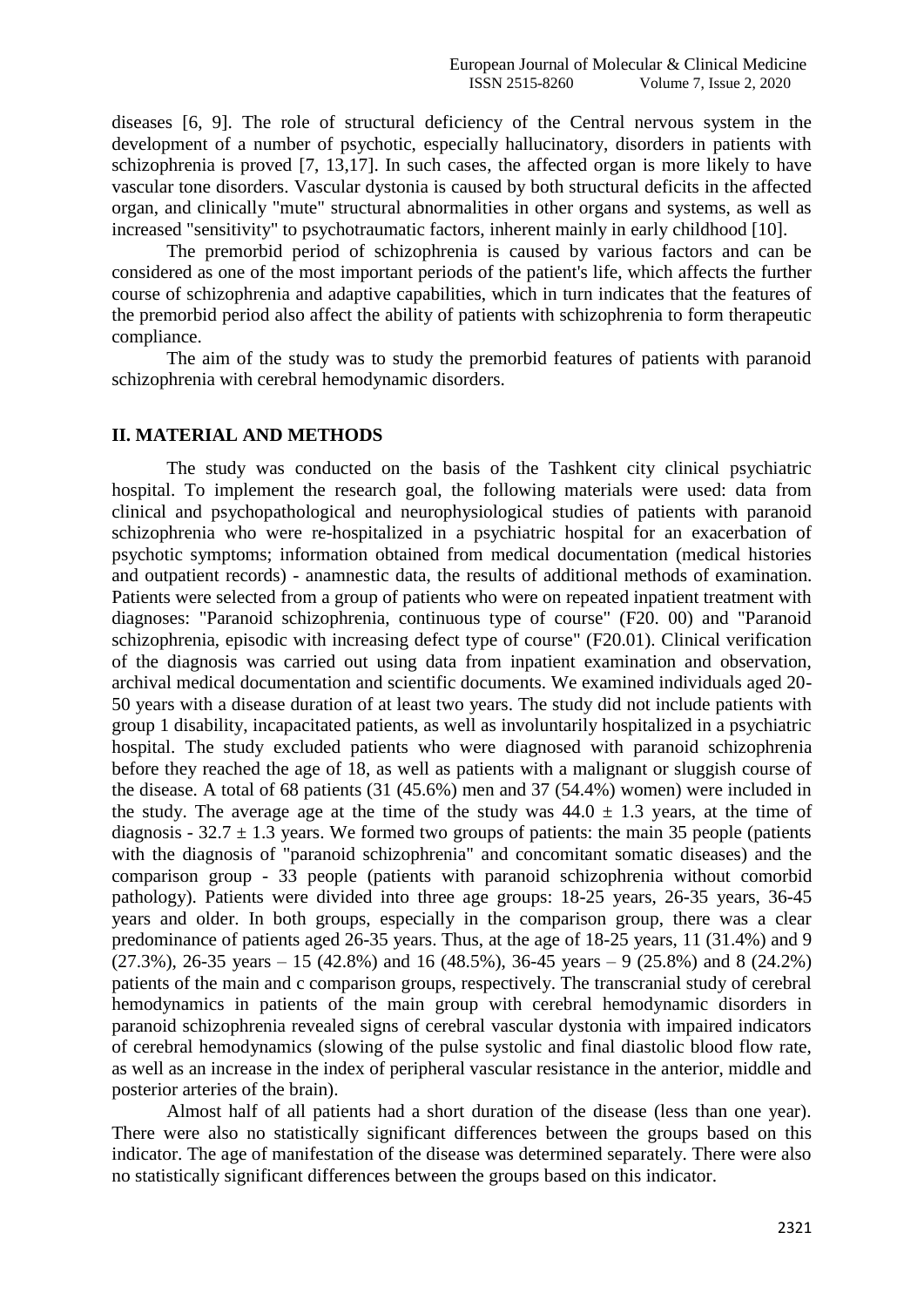The main and comparison groups were dominated by patients who developed manifest psychosis in the age range of 20-40 years. The average age of manifestation of the disease is 32.06±9.92 years. These data are consistent with most studies of the manifestation of schizophrenic spectrum psychoses.

Main research methods: clinical-psychopathological, clinical-catamnestic, clinicaldynamic, statistical. SOMATO-neurological and other studies necessary for an objective assessment of the condition of patients in different periods of the disease were used as additional ones.

The clinical and psychopathological method was used in the process of classical interviewing patients and their relatives and included a subjective assessment of the mental status of patients, collecting detailed anamnestic information from the words of the patient and his immediate environment and compiling a detailed anamnesis on this basis using additional data from archived medical histories and statements from other hospitals. Qualification of the mental status at the time of admission and in dynamics was carried out during the initial examination and in the process of further curation of patients.

The psychometric method was used to unify clinical data and conduct parametric studies. Applied the most recognized to date, psychometric rating scales of positive and negative syndromes of schizophrenia РАNSS (S. P. Kay et al.). The PANSS scale made it possible to conduct a standardized assessment of various vectors of psychopathological symptoms of schizophrenia, determine the clinical profile of the patient and track the dynamics of the condition during therapy.

## **III. RESULT AND DISCUSSION**

The study of factors immediately preceding the onset of the disease was an important point of our research.

Biological harms were found in mothers of patients with paranoid schizophrenia, as well as in the subjects themselves. Statistically significant were differences in the frequency of gestosis in mothers of patients in the first half of pregnancy  $(13 - 37.1\%$  in the main group and 6-18,2% in the comparison group), colds at any time of pregnancy (24-68,6% in the main group and 14-42,4% in the comparison group), obstetric complications of the delivery period (15-42,8% in the main group and 8-24,2% in the comparison group), as well as somatic diseases in patients themselves who preceded the manifestation of the disease  $(18 - 51.4\%$  in the main group and  $12 - 36.4\%$  in the group of patients). These results suggest that biological risk factors are associated with the development of signs of cerebral insufficiency in patients with paranoid schizophrenia.

The burden of mental illness in the patient's relatives is not only a predisposing factor in the development of schizophrenia, but also a factor that worsens adaptation, since it contributes to disorders in the parent (nuclear) family of the patient and the formation of unfavorable types of upbringing. When identifying mental disorders in relatives of the examined patients, the types of schizophrenic disorders were not taken into account, since it was not possible to reliably confirm the oral information received from patients with medical documentation.

According to the degree of hereditary burden all patients were divided into 3 groups: "heredity is burdened by one or both lines", "heredity is not burdened", and "data on burdened heredity are absent or ambiguous" (table 1).

| TAUIC T. HCICUITAI V UUIUCII |            |                  |  |
|------------------------------|------------|------------------|--|
| Hereditary                   | Main group | Comparison group |  |
|                              | $(n=35)$   | $(n=33)$         |  |

Table 1: Hereditary burden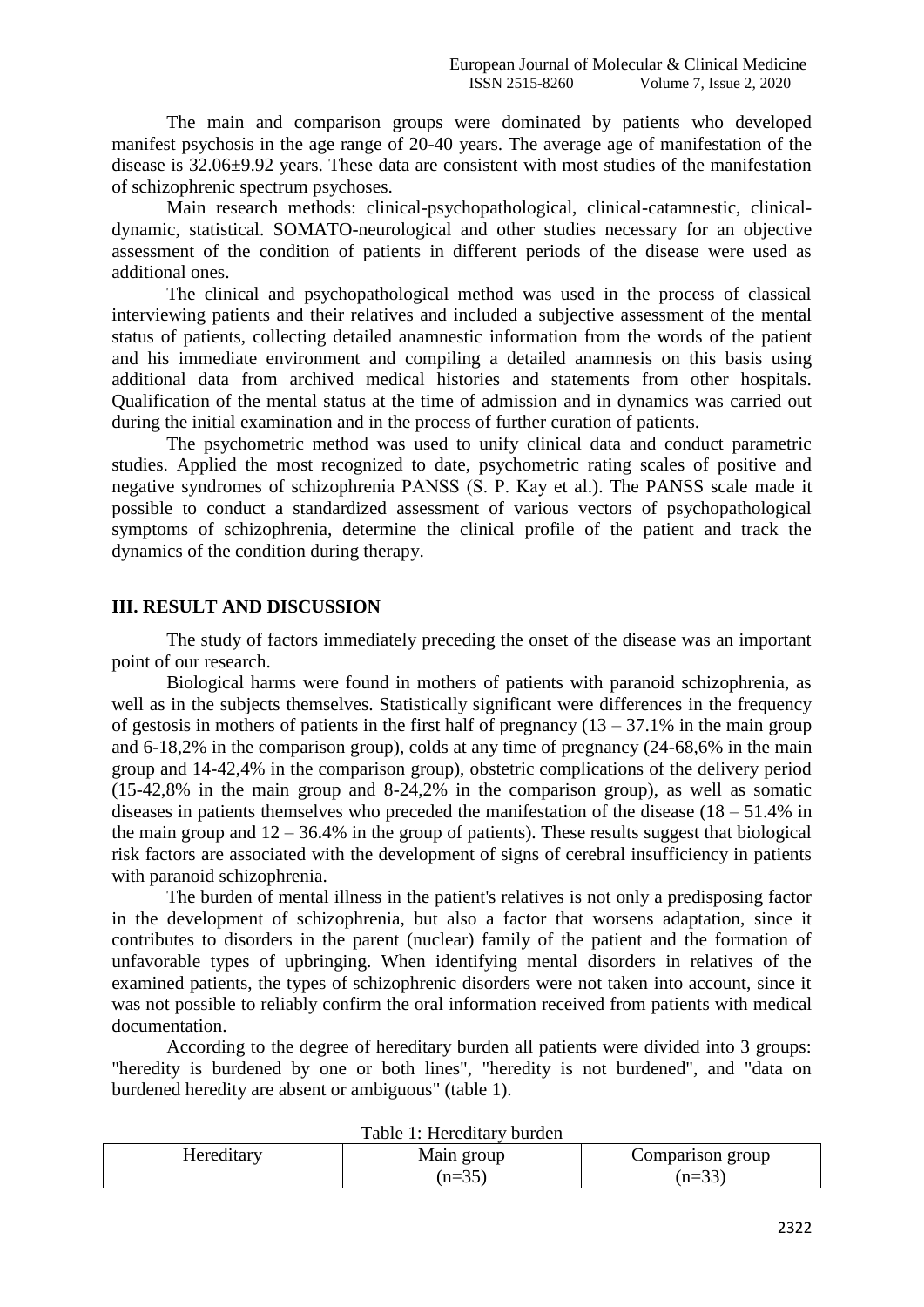|                           | Aбс. | $\%$ | Aбс. | $\%$ |
|---------------------------|------|------|------|------|
| Burdened by one or both   | 20   | 57,2 |      | 54,5 |
| lines                     |      |      |      |      |
| Data on burdened heredity |      | 11,4 |      | 15,2 |
| are absent or ambiguous   |      |      |      |      |
| Heredity is not burdened  |      |      |      | 30,3 |

As can be seen from the table, the hereditary burden in the main group and the comparison group was the same (57.2% and 54.5%, respectively).

Disorders of memory and attention to treat the cognitive disorders of organic nature and are associated mainly with biological hazards peri - and postnatal periods, whereas various disorders of associative process, in particular reducing the level of generalization and abstraction, leading to an overall reduction of the conceptual level are predominantly functional origin, arising, as a rule, the result of disharmonic infantilism at school age (table.2).

| Cognitive disorders                                                                       |                                                                                                                            | Main group | Comparison group | Total |
|-------------------------------------------------------------------------------------------|----------------------------------------------------------------------------------------------------------------------------|------------|------------------|-------|
|                                                                                           |                                                                                                                            |            |                  |       |
|                                                                                           | memory disorders                                                                                                           | 12,7%      | 10,3%            | 11,9% |
| Indicators of cognitive<br>deficit according to<br>experimental<br>psychological research | attention disorders<br>(exhaustion)                                                                                        | 15,0%      | 11,2%            | 13,8% |
|                                                                                           | the decrease in the level of<br>generalization<br>and<br>abstraction, the<br>General<br>decline of the conceptual<br>level | 39,9%      | 19,6%            | 33,1% |

Table 2: Features of cognitive disorders

Note: \* significant differences between groups of patients suffering from schizophrenia without comorbid pathology and patients with schizophrenia with concomitant somatic pathology ( $p < 0.05$ )

Thus, the study showed a greater representation of cognitive disorders among patients who subsequently had a tendency to develop comorbid somatic pathology in the presence of endogenous disease, compared with the comparison group. At the same time, it should be borne in mind that the cognitive disorders found in patients during the study could have other origins - various exogenous organic and somatogenic factors that affected during life.

The clinical and descriptive method was used to study the characterological features of the examined patients. Comparison with the comparison group showed the predominance of epileptoid, psychasthenic, paranoid, hysterical and cycloid character traits in the premorbid patients of the main group. Each of the noted variants of personal premorbid in the conditions of comorbid pathology, which decompensates the "weak" places of the corresponding Constitution, was an additional "ground" for the formation of stable, difficult-to-correlate conclusions (more often of a persecutive content). In other words, the marked variants of the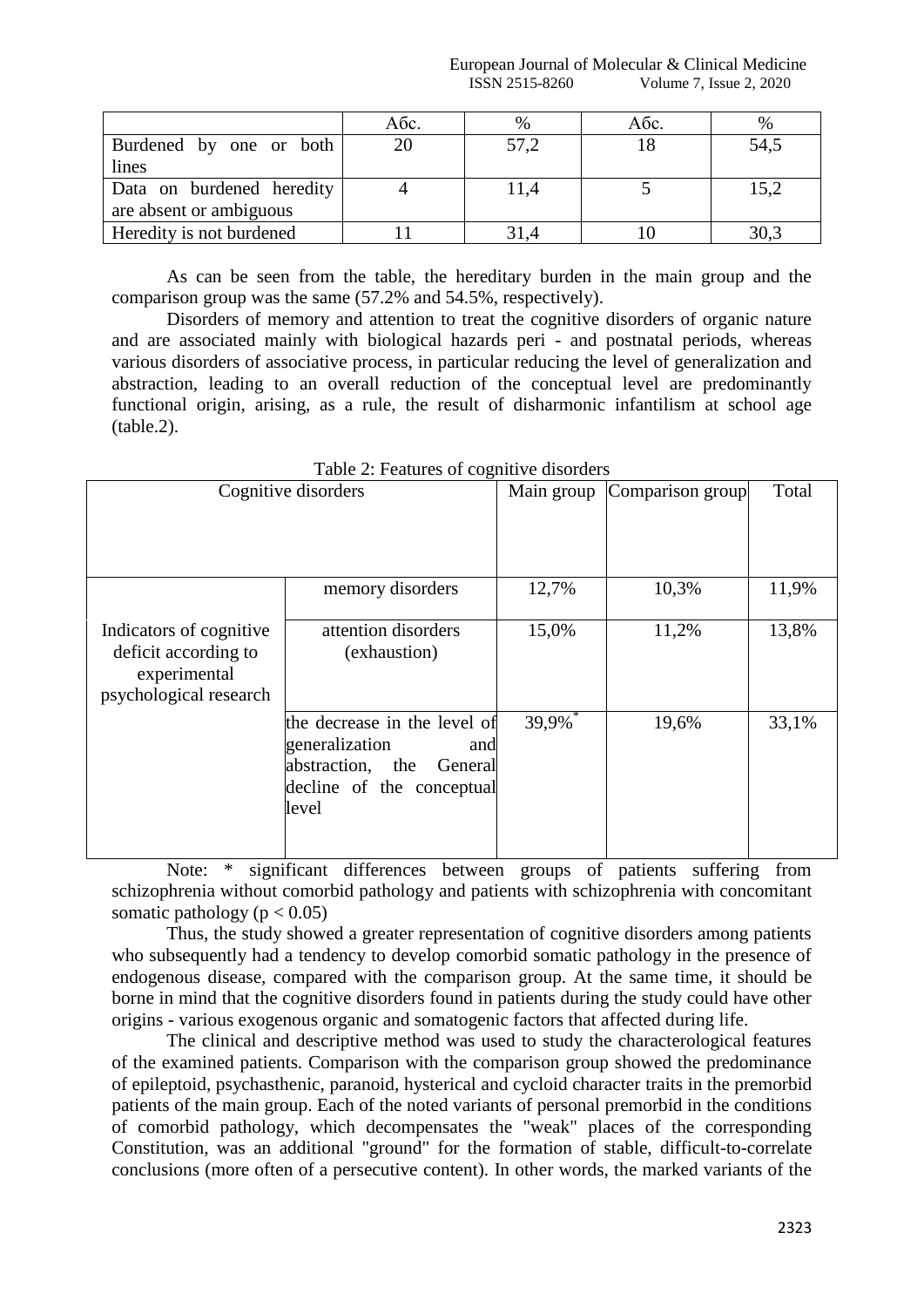personal Constitution predisposed to a paranoid reaction. The further the personal profile was from the harmonious one, that is, the more exaggerated and total were the personal manifestations of a particular Constitution. Table 3 shows the proportion of accentuated and psychopathic character traits at the pre-manifest stage of patients in the main group and the comparison group.

Table 3: The degree of severity of personal disharmony before the manifestation of psychoses of the schizophrenic spectrum

|                                                                                     | Main group | Comparison group | Total |
|-------------------------------------------------------------------------------------|------------|------------------|-------|
|                                                                                     |            |                  |       |
| Psychologically compensated character traits (close<br>to a harmonious warehouse)   | 20,2%      | 37,4%            | 25,9% |
|                                                                                     |            |                  |       |
| Stable character accentuation<br>(according to $K$ .)<br>Leonhard and A. E. Lichko) | 38,0%      | 45,8%            | 40,6% |
| Psychopathic reactions                                                              | 41,8%*     | 16,8%            | 33,4% |

Note: \* significant differences between groups of patients suffering from schizophrenia without comorbid pathology and patients with schizophrenia with concomitant somatic pathology ( $p < 0.05$ )

From the table, it should be noted that sufficient compensatory capabilities were more often observed in the comparison group.

Psychologically compensated character traits (25.9% of patients in the General group) meant a virtually harmonious personality with a relatively uniform representation of various character traits and temperament. These patients were quite "flexible" when they found themselves in a frustrating environment and quickly leveled their psychogenic experiences at the expense of compensatory resources of a harmonious personality profile. This type of premorbid prevailed in patients of the comparison group (37.4% vs. 20.2% in the main group).

In the majority of patients of the studied sample, personal premorbid was qualified as character accentuation by K. Leonhard and A. E. Lichko (40.6%). There was no significant difference in the predominance of the proportion of these patients in the main group and the comparison group.

41.8% of patients in the main group (compared to 16.8% in the comparison group) had personality disorders during the pre - manifest period. During periods of traumatic conflict situations, the severity of personal disorders reached the state of adaptation disorders, which were manifested in all spheres of life (family relations break-up, dismissal from work, leaving school), but were short-lived and quickly compensated. This allowed us to classify them as psychotic reactions. Along with neurotic and psychopathic reactions, they had mood swings, seasonal affective disorders, and depressive reactions to adverse situations. Periodically, as a rule, with psychotraumatic effects, there were exacerbations of cognitive disorders.

Affective disorders in premorbid were significantly more common than neurotic/neurosis-like disorders (83.4% of patients). All premorbid affective disorders. they were divided into 3 clinical and nosological groups: 1) Short-term situational depressive reactions - reactions of grief, longing, sadness, and sadness that occurred in connection with significant psychotraumatic circumstances, most often after the death of a loved one. Clinically these conditions met the criteria for neurotic reactions and lasted no more than 3-6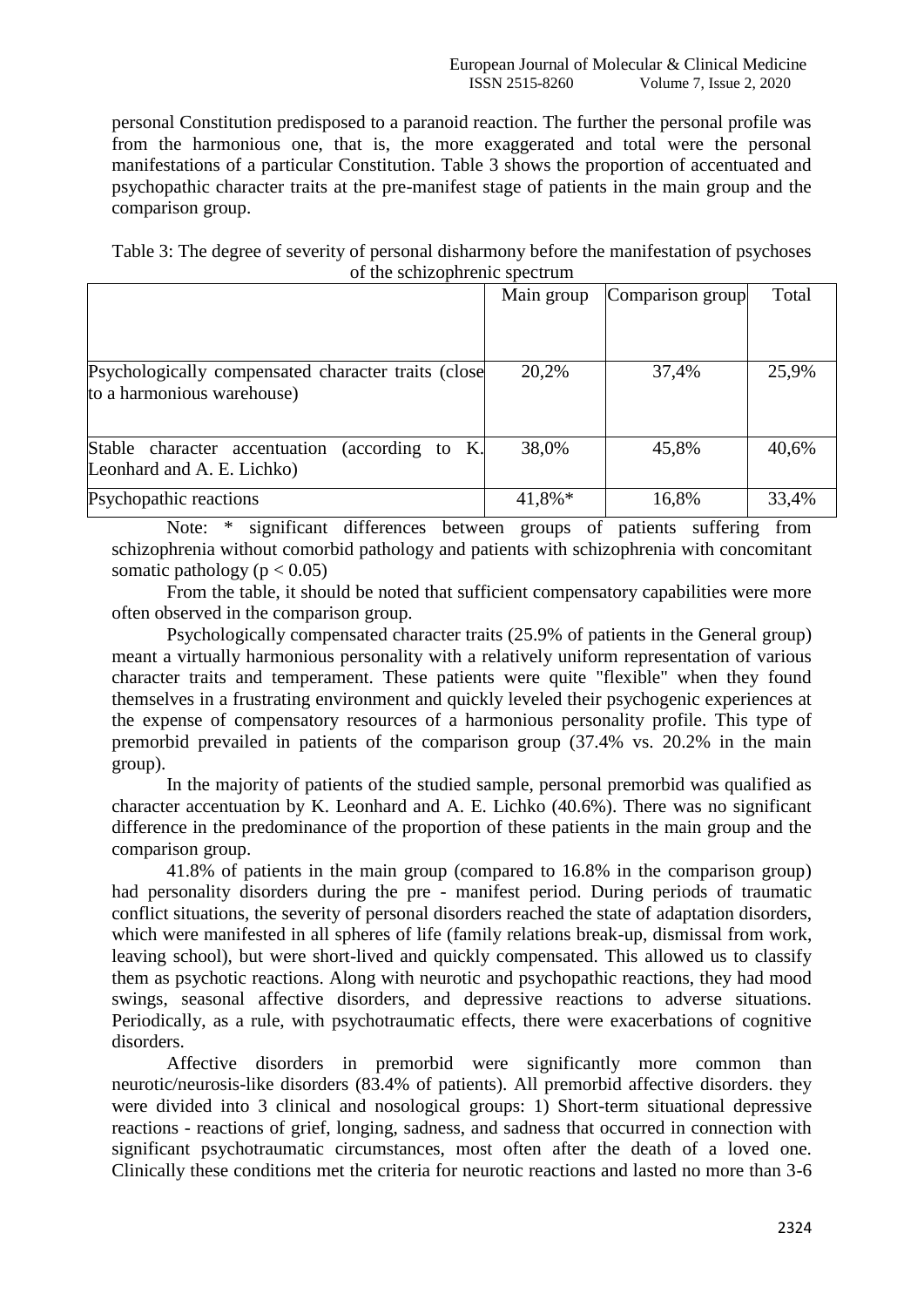months; 2) Endoactive dysthymia - phase affective States of non-psychotic level that occurred after psychogenic provocation with subsequent "separation" of depression from Psychotrauma. The severity and depth of depression over time, ceased to depend on changes in the intensity of psychotraumatic. Depressions became an independent existential clinical phenomenon; 3) Spontaneous affective phases - autochthonous mono - or bipolar affective fluctuations that were clearly observed throughout the premorbid. These affective disorders went beyond the personal characteristics of cycloids, however, their intensity did not reach the level of severe depression and mania, so the patients remained socially compensated and adapted for that period of time. In most patients, these fluctuations were seasonal.

Table 4 shows the representation of various affective disorders in the General, main and comparison groups.

| Affective disorders                                 | Main group | Comparison group | Total |
|-----------------------------------------------------|------------|------------------|-------|
| short-term situational depressive reaction          | 12,1%      | 21,2%            | 15,0% |
| endoreactive dysthymia                              | $24,2\%*$  | 7.1%             | 18,7% |
| mono - and bipolar affective spontaneous<br>phase   | 7,1%       | 25,9%*           | 13,1% |
| the combination of different affective<br>disorders | 56,6%      | 45,9%            | 53,2% |

Note: \* significant differences between groups of patients suffering from schizophrenia without comorbid pathology and patients with schizophrenia with concomitant somatic pathology ( $p < 0.05$ )

In the vast majority of cases (53.2%), there was a combination of various affective disorders in the premorbid. Attention is drawn to the significant predominance of spontaneous affective phases in the premorbid of patients in the comparison group and endoactive dysthymia in the premorbid of patients in the main group. Based on the results obtained, it can be stated that in patients of the main group, depressive disorders that occurred under the influence of mental trauma initially had an atypical picture - a tendency to endogenization (endoactive dysthymia). Thus, such a functional peculiarity of the affective sphere of these patients can be regarded as an additional psychopathological prerequisite for the development of psychoses of the schizophrenic spectrum in conditions of psychotraumatic influence.

Neurotic / neurosis-like disorders were equally preceded by the manifestation of both schizoaffective psychoses and paranoid schizophrenia. Affective disorders (mainly dysthymia endoreactive) was significantly prevalent in the premorbid schizoaffective psychosis.

In 69.1% of patients at the pre-manifest stage, both neurotic/neurosis-like and affective disorders were detected. Only neurotic/neurosis - like premorbid was observed in 15.0%, and only affective in 9.1%. The absence of any clinically significant psychopathological disorders in premorbid was found only in 6.9% of patients.

The high proportion of psychogenic-provoked neurotic / neurosis-like disorders and endoactive depressive disorders in the premorbid patients of the main group indirectly indicates the initial significant reactive lability of these patients and to a certain extent predisposes to psychogenic provocation of endogenous psychoses after the manifestation of schizophrenia.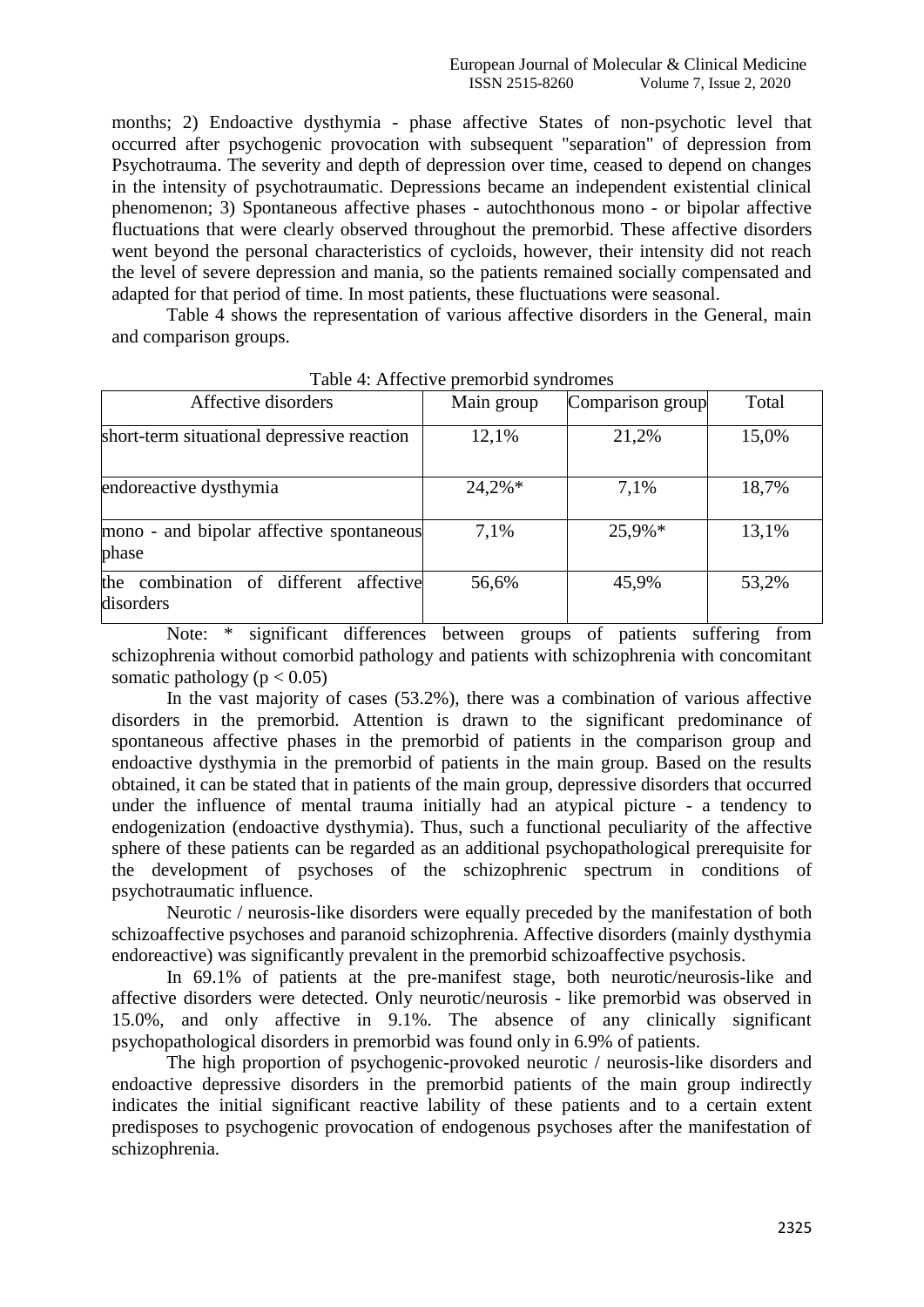Based on the results obtained, it can be concluded that significantly predominant features of heredity in the main group, cognitive disorders, personal and psychopathological premorbid can be considered as risk factors for the development of comorbid pathology in the presence of endogenous disease. Moreover, many of these assumptions have pathogenetic cause-and-effect relationships, forming a dynamic continuum of interrelated biological, constitutional and psychological factors.

### **IV. CONCLUSIONS**

Thus, assuming that the detection in the anamnesis of certain features of mental development does not reliably mean their direct predisposing value, it should be concluded that ontogenetic biological factors, hereditary burden, cognitive disorders, characterological personal characteristics are risk factors for the development of cerebral vascular dystonia in patients with paranoid schizophrenia.

#### **REFERENCES**

- [1] Bachmann S, Schröder J. Neurological Soft Signs in Schizophrenia: An Update on the State- versus Trait-Perspective. Front Psychiatry. 2018;8(272).
- [2] T.B. Irmuhamedov, V.K. Abdullaeva. Paranoid schizophrenia and predictors of formation of the pathological hobbies // Neurodynamics. Journal of clinical psychiatry http://doi.org/10.5281/zenodo.3592351
- [3] Aleksey V. Rogov., Vasila K. Abdullaeva, Temur B. Irmukhamedov. Some determinates of Disturbances of social functioning in patients with paranoid schizophrenia with related viral hepatitis // International Journal of Psychosocial Rehabilitation, Vol. 24, Issue 05, 2020. P. 425-433. https://www.psychosocial.com/article/PR201708/16305/
- [4] Chan RCK, Xu T, Heinrichs RW, Yu Y, Gong Q. Neurological soft signs in schizophrenia: A meta-analysis. Schizophr Bull. 2010;36(6):1089–104.
- [5] Harris LW, Wayland M, Lan M, Ryan M, Giger T, Lockstone H, Wuethrich I, Mimmack M, Wang L, Kotter M, Craddock R, Bahn S. The cerebral microvasculature in schizophrenia: a laser capture microdissection study. PLoS One. 2008;3:e3964.
- [6] Herold CJ, Essig M, Schröder J [Neurological soft signs \(NSS\) and brain morphology in](https://www.ncbi.nlm.nih.gov/pmc/articles/PMC7176089/)  [patients with chronic schizophrenia](https://www.ncbi.nlm.nih.gov/pmc/articles/PMC7176089/) and healthy controls PLoS ONE. 2020 Apr 22; 15(4): e0231669
- [7] Herold CJ, Lässer MM, Seidl UW, Hirjak D, Thomann PA, Schröder J. Neurological Soft Signs and Psychopathology in Chronic Schizophrenia: A Cross-Sectional Study in Three Age Groups. Front Psychiatry. 2018;9:98.
- [8] Katsel P, Roussos P, Pletnikov M, Haroutunian V. Microvascular anomaly conditions in psychiatric disease. Schizophrenia - angiogenesis connection. *Neurosci Biobehav Rev*. 2017;77:327‐ 339. doi:10.1016/j.neubiorev.2017.04.003.
- [9] Kong L, Herold CJ, Lässer MM, Schmid LA, Hirjak D, Thomann PA, et al. Association of cortical thickness and neurological soft signs in patients with chronic schizophrenia and healthy controls. Neuropsychobiology. 2015;71(4):225–33.
- [10] Lindh Å, Gothefors D, Runeson B. Higher mortality and somatic illness in a psychotic diseases Lakartidningen. 2015 Oct 13; 112. Epub 2015 Oct 13.
- [11] Najjar S, Pearlman DM. [Neuroinflammation and white matter pathology in](https://www.ncbi.nlm.nih.gov/pubmed/24948485/)  [schizophrenia: systematic review.](https://www.ncbi.nlm.nih.gov/pubmed/24948485/) Schizophr Res. 2015 Jan; 161(1):102-12.
- [12] Oud MJ, Meyboom-de Jong B. Somatic diseases in patients with schizophrenia in general practice: their prevalence and health care. BMC Fam Pract. 2009;10:32.